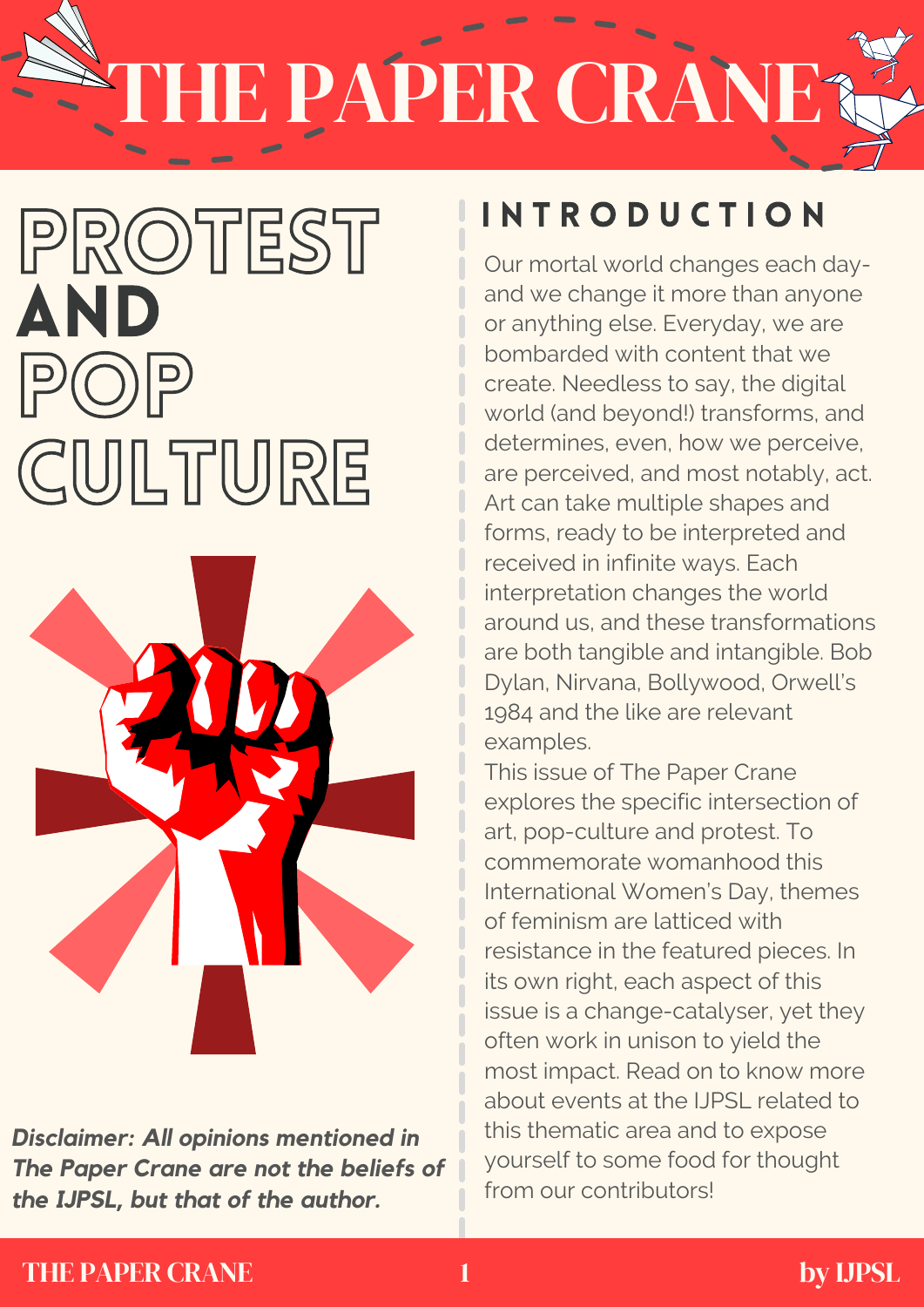E PAPER CRANI

#### IMPACT REPORT

*Global Protest Tracker via Carnegie Endowment for International Peace*

**OVER** 230 SIGNIFICANT ANTI-GOVERNMENT PROTESTS HAVE ERUPTED WORLDWIDE. **MORE THAN** 110 COUNTRIES HAVE EXPERIENCED SIGNIFICANT PROTESTS. 78**%** OF AUTHORITARIAN OR AUTHORITARIAN-LEANING COUNTRIES HAVE FACED SIGNIFICANT PROTESTS. **OVER** 25 SIGNIFICANT PROTESTS HAVE BEEN DIRECTLY RELATED TO THE **CORONAVIRUS** PANDEMIC.

### FOOD FOR THOUGHT

*by Utkarsha Jagga, Counselling Psychologist*

It's an opportune time to look back and reflect. Last year, while atrocities on students were taking place in Delhi, students across the country stood up for justice.

I guess that's the beauty of revolution and protest! Protests, resistance, and keeping a check on the power structures reinstates the idea of democracy that we have been taught. Hence, they are extremely important!

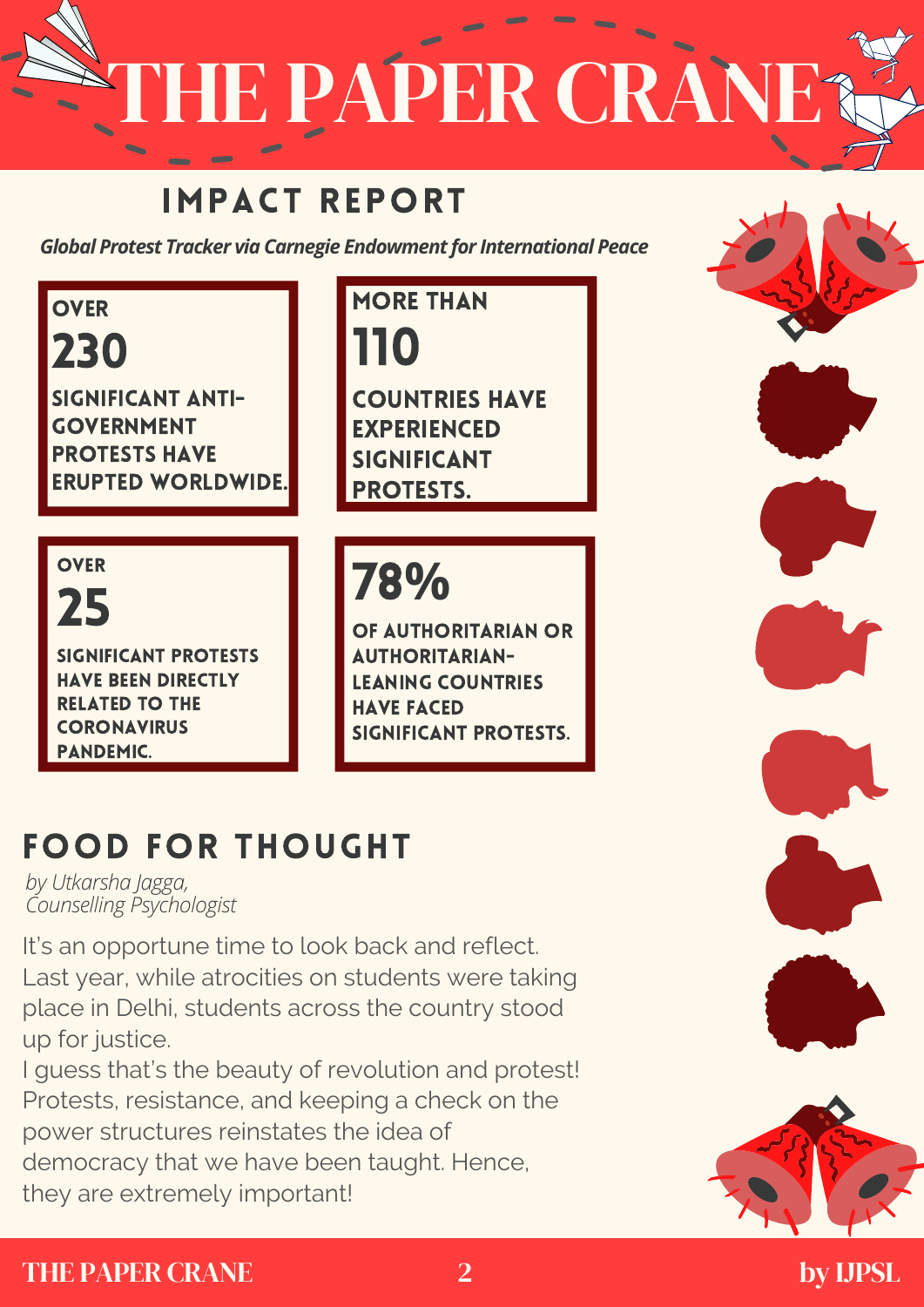

#### SHUSH- SOMETHING SHAMEFUL

*by Angelina Florence Shicil Student, St.Stephen's College, University of Delhi*

The ghastly dates left her in glee, And the pain came without delay-Greater than any other but none did know, She discharged her duties without a woe.

A pad wrapped in newspapers; No discussing the pangs and such; Shush, it's a secret! - Lessons from her childhood months.

Is there a red stain behind? Can't stand the mockery- What if the boys see? Ah, thoughts in her head since the wake of teenage.

People, o people! Is it unlawful or a disgrace To talk about periods and pangs? A curse on womanhood-Or a mere normal way?

Listen, o' people! Share this with those who don't bleed Let them know your pangs, Let them know a pad and the blood aflame, This isn't a secret- this is no shame.

#### THE PAPER CRANE 3 by UPSL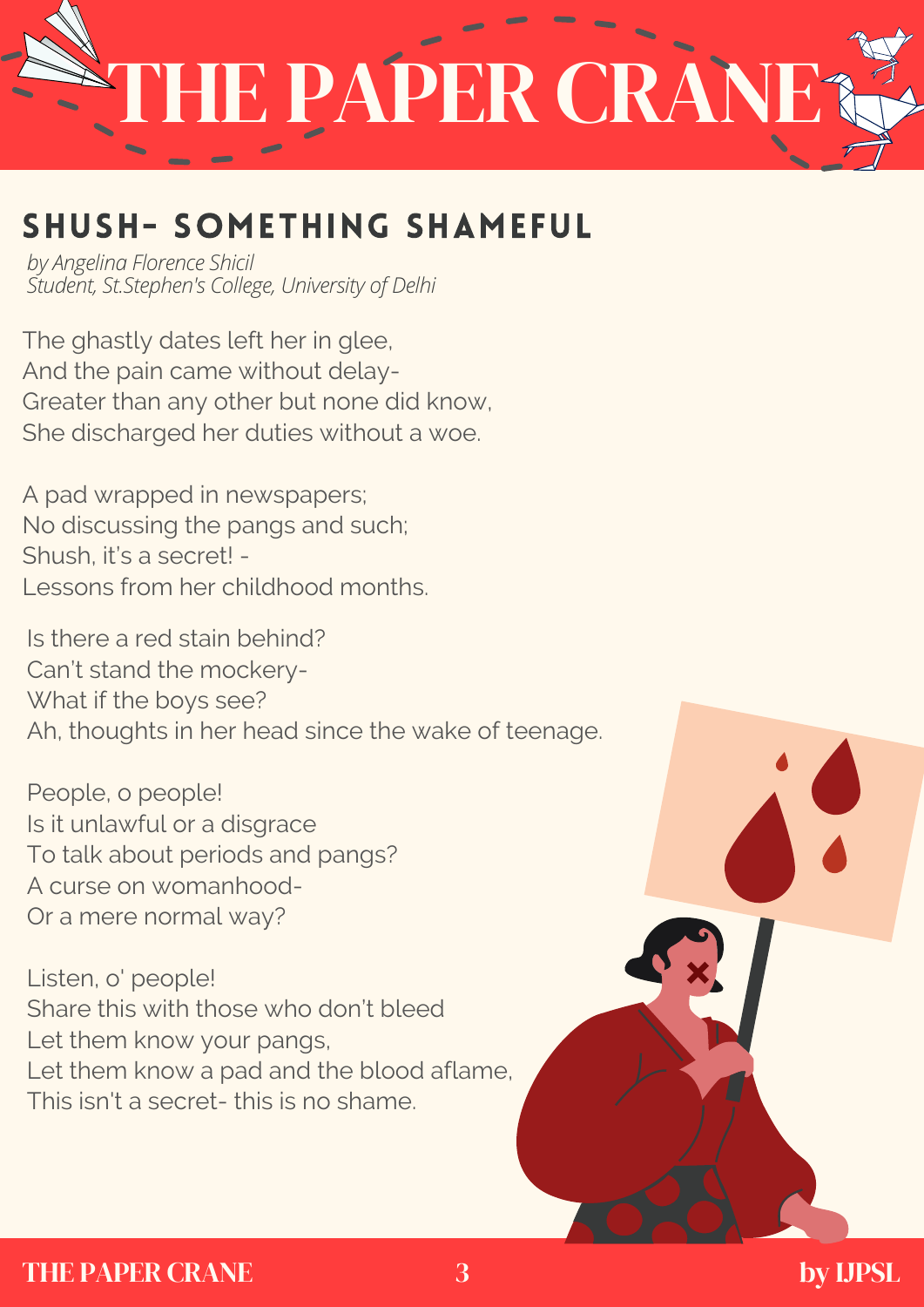# E PAPER CRAN

#### PATRIARCHY AND POP-CULTURE

*by Reet Singh Student, Seth Anadram Jaipuria School, Kanpur*

Entertainment plays an important role in society. I believe, apart from entertaining us, the stakeholders involved possess some social responsibilities. Many people derive inspiration from the content they consume- some go so far as to emulate the reel life in their real lives. In light of this, the entertainment industry should remain very careful about the content it produces.

We have all grown up watching Bollywood movies; herein, the representation of women has always been marred by patriarchy. Historically, women have been portrayed as inferior, fragile, and financially dependent on men. While watching patriarchal content, we seldom realise how sexist portrayals of women and men shape impressionable minds and instil prejudices in us. Bollywood churns out problematic movies and songs repeatedly. Perhaps this is one of the contributing factors to Patriarchy in the Indian society.

For the past few years, deliberation around women in Bollywood has intensifiedparticularly since leading actors like Kangana Ranaut, Anushka Sharma, Vidya Balan, Priyanka Chopra and Sonam Kapoor began raising their voices against sexism.

Reese Witherspoon at Glamour's 2015 Women of the Year Awards said, "I dread reading scripts that have no women involved in their creation because inevitably I get to that part where the girl turns to the guy, and she says, "What do we do now?!" Do you know any woman in any crisis situation who has absolutely no idea what to do? I mean, don't they tell people in crisis, even children, "If you're in trouble, talk to a woman." It's ridiculous that a woman wouldn't know what to do." Reese is a Hollywood actress, but sadly, the same trend prevails in Indian cinema as well.

Some have argued that rap artistsespecially in American rap music- use misogynistic lyrics and portrayals of women as ways to assert their masculinity or to demonstrate their authenticity as rappers. The extent of sexism and outright misogyny in hip-hop is so pervasive that it triggers categorical dissent from American pop-culture feminists. This is just the tip of the iceberg- these are deep-rooted issues that we need to address and redress at the earliest.

#### THE PAPER CRANE **A 1 by IJPSL**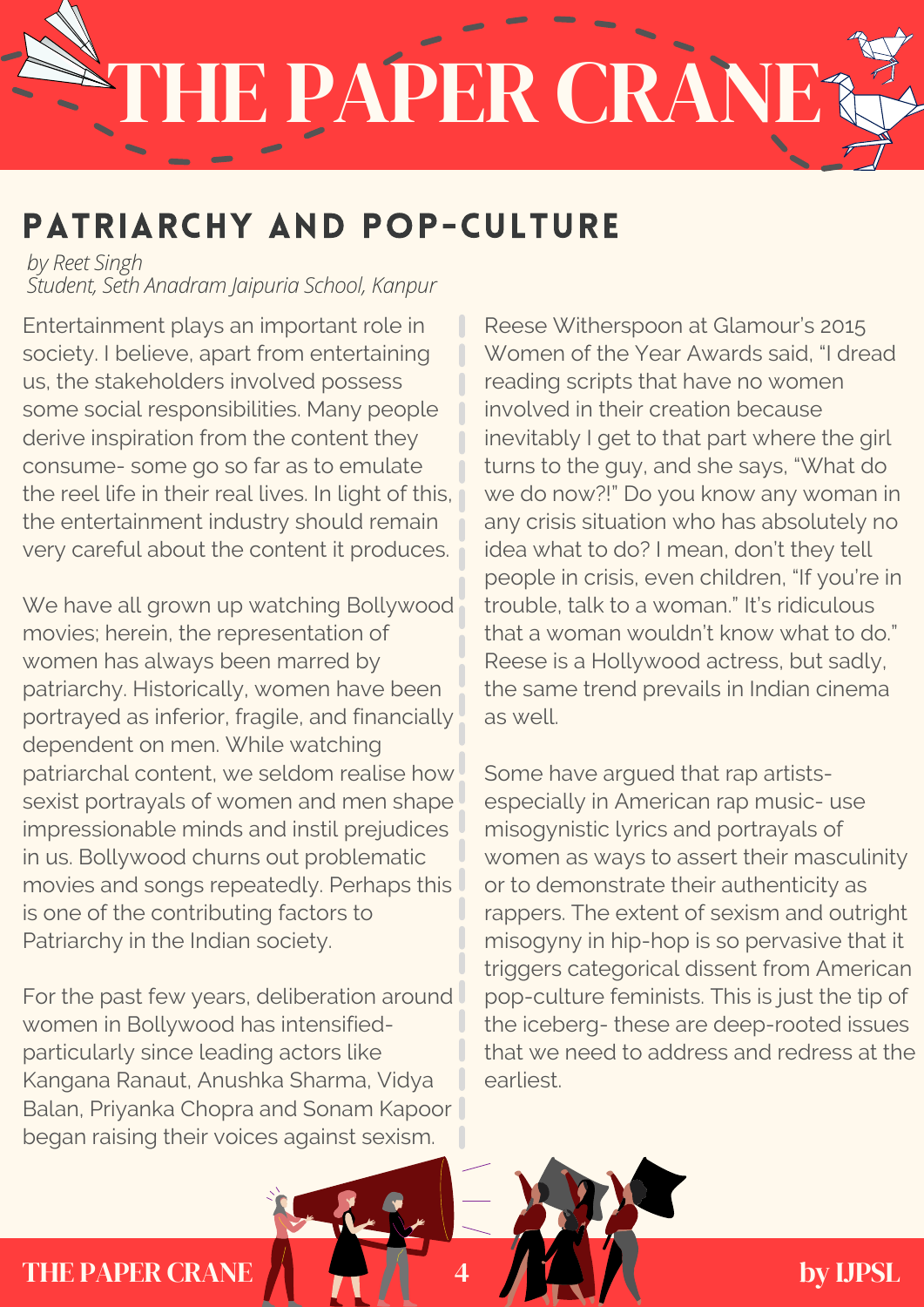# E PAPER CRÀN

#### JOURNAL FEATURES

#### *Fast Fashion: A [Testimony](http://ijpsl.in/wp-content/uploads/2021/03/Fast-Fashion-A-Testimony-of-Violation-of-Environmental-and-Human-Rights_Neha-Aggarwal-Chinmay-More.pdf) on Violation [of](http://ijpsl.in/wp-content/uploads/2021/03/Fast-Fashion-A-Testimony-of-Violation-of-Environmental-and-Human-Rights_Neha-Aggarwal-Chinmay-More.pdf) [Environmental](http://ijpsl.in/wp-content/uploads/2021/03/Fast-Fashion-A-Testimony-of-Violation-of-Environmental-and-Human-Rights_Neha-Aggarwal-Chinmay-More.pdf) and Human Rights*

Sartorial culture often makes an appearance in mass resistance, and of course, clothesespecially those by fast fashion brandsfeature pop culture symbols and icons. In our IIIrd Issue, Neha Aggarwal and Chinmay More wrote extensively about how a rise in fast fashion has lead to increased waste, low wages and gender-based violence against women employees. They have studied the Zara-Inditex model in the paper and the ways in which these fast fashion brands have tackled the aforementioned environmental, labour and human rights issues.

#### *Impact of [Witch-Hunting](http://ijpsl.in/wp-content/uploads/2021/02/Impact-of-Witch-Hunting-on-Feminism-and-Legitimacy-of-Donald-Trumps-Politics_Anjani-Chadha-Lakshita-Narang.pdf) on Feminism* **and [Legitimacy](http://ijpsl.in/wp-content/uploads/2021/02/Impact-of-Witch-Hunting-on-Feminism-and-Legitimacy-of-Donald-Trumps-Politics_Anjani-Chadha-Lakshita-Narang.pdf) of Donald Trump's Politics**

Written by Anjani Chadha and Lakshita Narang, the paper explores in detail the contemporary prevalence of rampant witchhunting in Trump-ruled-US, which has targeted women from various walks of life. It has constantly attacked feminism, women's rights, identity, and women's agency in society. The United States has seen a rise in the number of women's marches and feminist groups. The presence of these protests is felt in pop culture too- people have been using art, music and tv shows in popular outcry against Trump's witchhunting.

#### EVENT REPORT

On February 26, 2020, the IJPSL hosted a webinar with Dr. Rajarshi Dasgupta. In a stimulating conversation topped with anecdotes and wit, the IJPSL community dissected the interplay of pop-culture, protest and art with professor Dasgupta. Here are some key highlights from the discussion-

- The interplay of pop-culture and protest is the outcome of a long historical process catalysed by the use of mass media.
- The idea of a culture of protest was earlier limited to the enlightened minority that fulfilled the role of public intelligentsia. During the 1960s, pop culture became prominent as a global phenomenon.
- What was pop culture in the West was considered high and elite culture in most parts of the Indian subcontinent.
- Today, the content of protest is more fluid, comprising memes, WhatsApp forwards, video fragments, etc. This has brought much more people in the ambit of political conversation, especially the rural demographic.